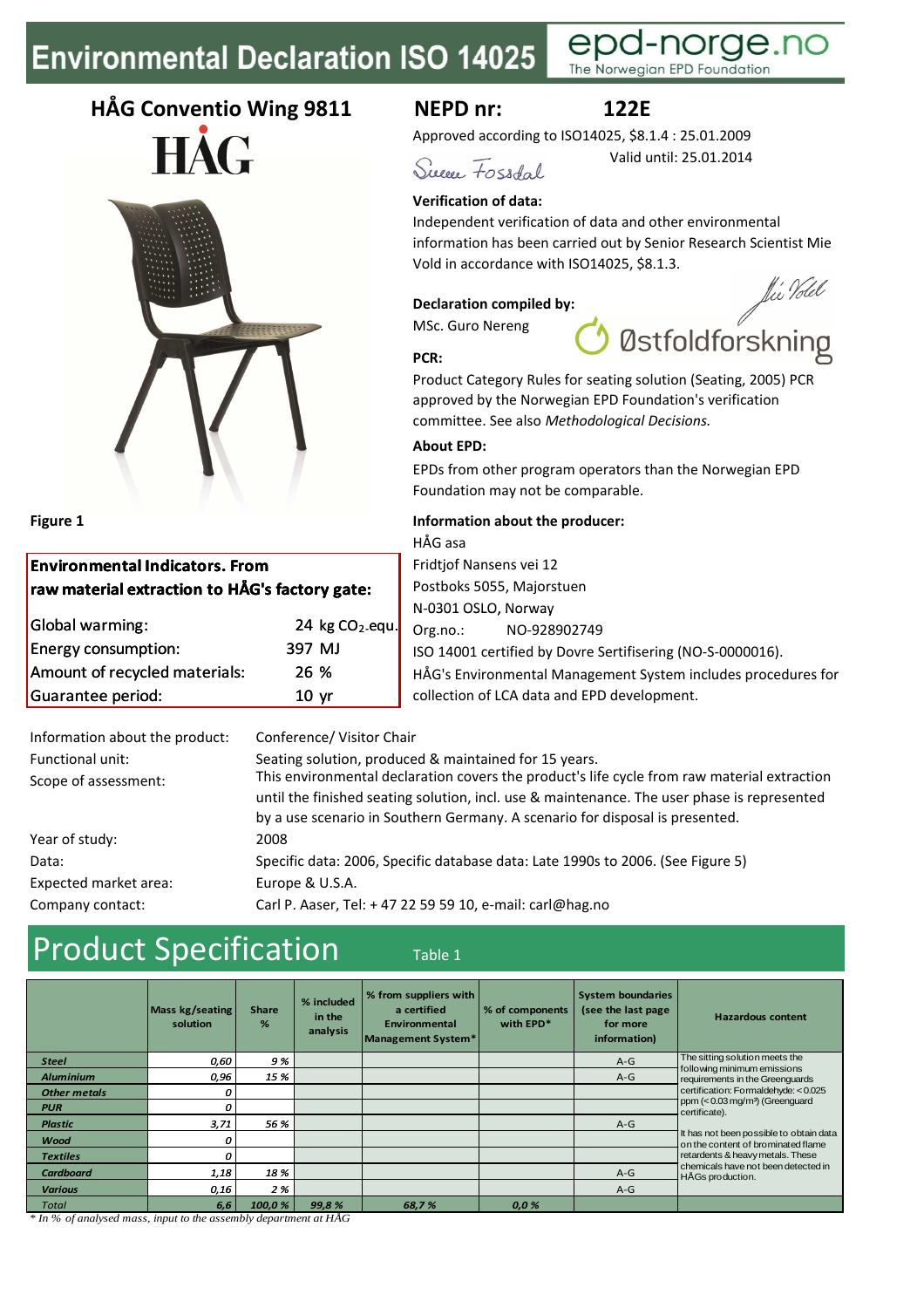# Resource Consumption

### **Material resources Table 2**

| <b>Material resources</b>     |                           | <b>Unit</b>         | <b>Raw materials</b><br>production &<br>processing | <b>Transport of</b><br>components<br>to HÅG | Processing &<br>assembly at<br>HÅG | <b>User</b><br>phase | <b>Total</b> | <b>Comments</b>                                                    |
|-------------------------------|---------------------------|---------------------|----------------------------------------------------|---------------------------------------------|------------------------------------|----------------------|--------------|--------------------------------------------------------------------|
| <b>Recycled,</b><br>renewable | Recycled paper/cardboard  | kg/seating solution | 0.34                                               |                                             |                                    |                      | 0.34         |                                                                    |
| resources                     | <b>Recycled textiles</b>  | kg/seating solution |                                                    |                                             |                                    |                      |              |                                                                    |
| New,<br>renewable             | Water                     | kg/seating solution | 1315                                               |                                             | 17                                 |                      | 1317         | Including process & cooling water. Not<br>including turbine water. |
| resources                     | Biomass as a raw material | kg/seating solution | 0.91                                               | 2,0E-08                                     | 4,3E-05                            | 10,E-07              | 0,91         |                                                                    |
|                               | Recycled steel            | kg/seating solution | 0.324                                              |                                             |                                    |                      | 0,324        |                                                                    |
| Recycled, non-<br>renewable   | recycled aluminium        | kg/seating solution | 0.29                                               |                                             |                                    |                      | 0.29         |                                                                    |
| resources                     | recycled copper           | kg/seating solution |                                                    |                                             |                                    |                      |              |                                                                    |
|                               | recycled plastic          | kg/seating solution | 0,47                                               |                                             |                                    |                      | 0,47         |                                                                    |
|                               | Iron                      | kg/seating solution | 0,40                                               | $4.4E-05$                                   | 2,0E-03                            | $3.E-07$             | 0.40         |                                                                    |
|                               | <b>Bauxite</b>            | kg/seating solution | 0,79                                               |                                             | 6,0E-04                            |                      | 0,79         |                                                                    |
|                               | Limestone                 | kg/seating solution | 0.54                                               | 14,E-04                                     | 6,9E-03                            | 10E-06               | 0.55         |                                                                    |
| New, non-<br>renewable        | Minerals, sand & stone    | kg/seating solution | 19                                                 | $3.6E - 04$                                 | $2, E - 03$                        | $2.5E-06$            | 195          |                                                                    |
| resources                     | Copper (in ore)           | kg/seating solution | 13E-03                                             |                                             | 2,6E-05                            |                      | 13E-03       |                                                                    |
|                               | Coal as a raw material    | kg/seating solution | 8.0E-04                                            |                                             | 11E-03                             |                      | 19E-03       |                                                                    |
|                               | Oil as a raw material     | kg/seating solution | 196                                                |                                             | 11E-04                             |                      | 2,0          |                                                                    |
|                               | Natural gas, raw material | kg/seating solution | 11                                                 |                                             | 2,5E-06                            |                      | 11           |                                                                    |
| <b>Unspecified</b>            |                           | kg/seating solution |                                                    |                                             |                                    |                      | 0,36         | Water is not included in this calculation in                       |
|                               |                           | %                   |                                                    |                                             |                                    |                      | 3.8%         | order to make it more precise.                                     |
| <b>Total</b>                  | kg/seating solution       |                     |                                                    |                                             |                                    |                      | 9,4          | All resources except for air and water.                            |

### **Land use and water resources**

Land use has not been quantified. Water consumption is included in Table 2.

### **Energy resources**

**Figure 2. Energy carrier distribution, in total and for each life cycle phase (%)**



#### **Table 3: Energy consumption specified for the different energy carriers and life cycle stages**

| <b>Energy resources</b>    |                                                              | <b>Unit</b>          | <b>Raw materials</b><br>production &<br>processing | <b>Transport of</b><br>components<br>to HÅG | <b>Processing</b><br>& assembly<br>at HÅG | <b>User</b><br>phase | <b>Disposal</b>                          | <b>Total</b> | <b>Comments</b>                                                       |
|----------------------------|--------------------------------------------------------------|----------------------|----------------------------------------------------|---------------------------------------------|-------------------------------------------|----------------------|------------------------------------------|--------------|-----------------------------------------------------------------------|
|                            | Coal                                                         | M J/seating solution | 82                                                 | $2,2E-03$                                   | 0.015                                     | $3,15 - 04$          |                                          | 82           | <b>Including lignite</b>                                              |
|                            | Oil                                                          | M J/seating solution | 85                                                 | 13                                          | 0,41                                      | 0.022                |                                          | 87           |                                                                       |
| Fossil<br>Energy           | Natural gas                                                  | M J/seating solution | 91                                                 | $9,1 - 03$                                  | 0,068                                     | 6,3E-04              |                                          | 91           |                                                                       |
|                            | Peat                                                         | M J/seating solution | 17                                                 |                                             | 3,2E-05                                   |                      |                                          | 17           |                                                                       |
|                            | Sulphur                                                      | M J/seating solution | 0, 17                                              | 10E-10                                      | 2,8E-06                                   | 7,2E-13              |                                          | 0, 17        |                                                                       |
| <b>Nuclear Power</b>       |                                                              | M J/seating solution | 62                                                 | 2,9E-03                                     | 2,6E-02                                   | 4,4E-04              | See                                      | 62           |                                                                       |
|                            | <b>Biomass</b>                                               | M J/seating solution | 9                                                  | 15E-04                                      | 4,5E-04                                   | 10E-06               | "Treatment<br>of waste<br>from the final | 9            |                                                                       |
|                            | Hydro power                                                  | M J/seating solution | 42                                                 | 0.014                                       | 2,6E+01                                   | 16E-04               |                                          | 68           |                                                                       |
| Renewable<br><b>Energy</b> | Wind po wer                                                  | M J/seating solution | 10                                                 |                                             | 3,3E-04                                   |                      | product"                                 | 10           |                                                                       |
|                            | Solar power                                                  | M J/seating solution | 2,8E-03                                            |                                             | 4,5E-06                                   |                      |                                          | 2,8E-03      |                                                                       |
|                            | Geothermal energy                                            | MJ/seating solution  | 0,040                                              |                                             |                                           |                      |                                          | 0,040        |                                                                       |
| Various                    | Waste incineration &<br>surplus heat<br>M J/seating solution |                      | $-5,9$                                             |                                             |                                           |                      |                                          | $-5.9$       |                                                                       |
| <b>Unspecified</b>         |                                                              | MJ/seating solution  | 18                                                 |                                             | 7.8E-03                                   |                      |                                          | 18           | Including any use of energy<br>with hydrogen as the energy<br>carrier |
| Total                      |                                                              | M J/seating solution | 370                                                | 1,4                                         | 26                                        | 0,023                |                                          | 397          |                                                                       |
| Total, to factory gate:    |                                                              | M J/seating solution |                                                    |                                             | 397                                       |                      |                                          |              |                                                                       |

The consumption is calculated based on the NordPool el. mix in the nordic countries (except if the companies buy certified renewable electricity).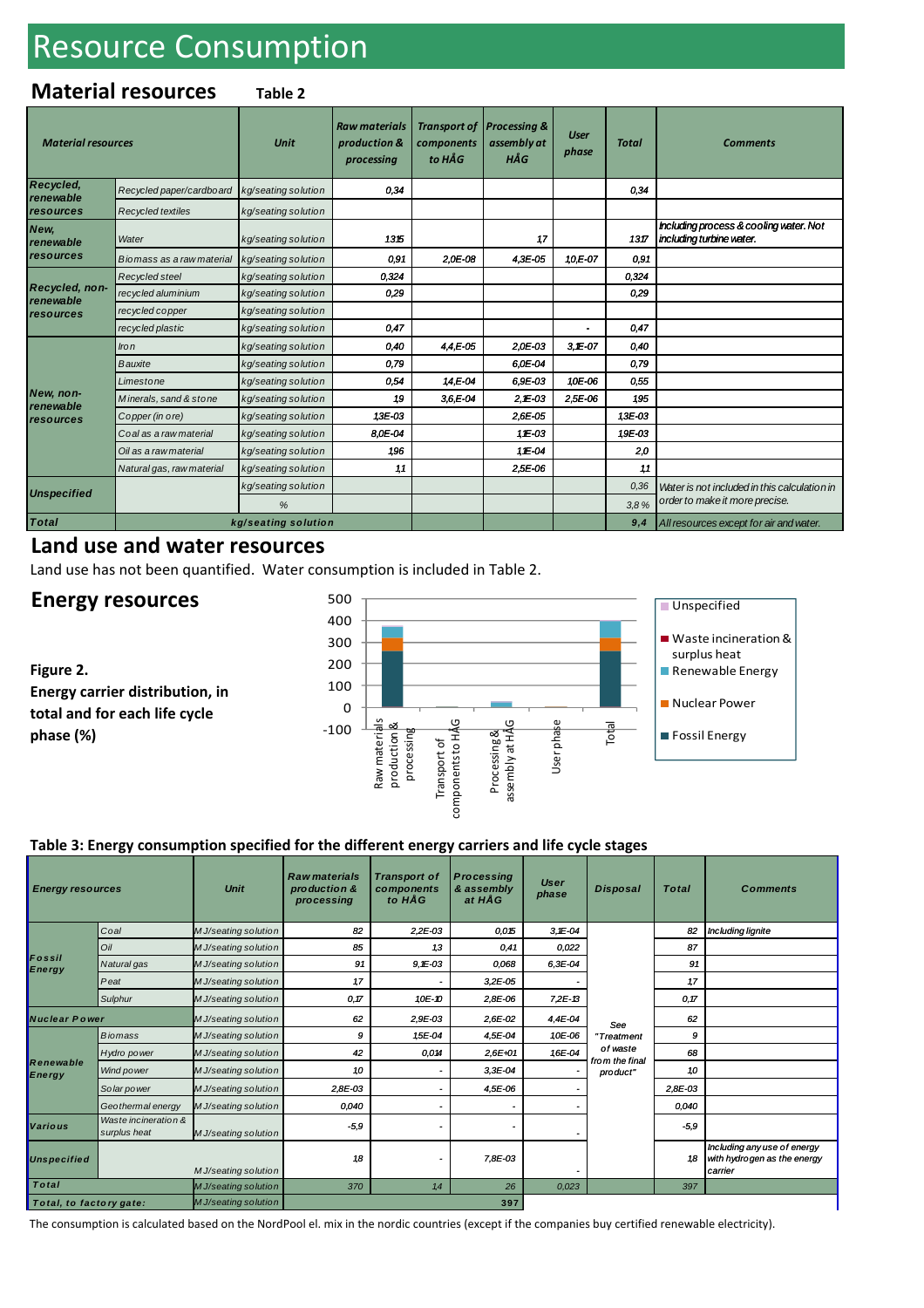# Emissions and Environmental Impacts

### **Environmental Impacts Table 4**

|                | Indicator                         | Unit                               | To the<br>factory<br>gate | <b>User phase</b> |
|----------------|-----------------------------------|------------------------------------|---------------------------|-------------------|
|                | Global warming potential, 100 yrs | kg CO2 equ./seating solution       | 24,0                      | 1,7E-03           |
| $\overline{2}$ | Ozo ne depletion potential        | kg CFC-11equ./seating solution     | $3.2E-05$                 | $8.2E - 10$       |
| 3              | A cidification potential          | kg SO2 equ./seating solution       | 0. O                      | $2,15 - 05$       |
| $\overline{4}$ | Fotochemical oxidation potential  | kg ethene equ./seating solution    | 0,020                     | $2,6E-06$         |
| 5              | Eutrophication potential          | kg phosphate equ./seating solution | 0.013                     | $1.3E - 06$       |
| 6              | Heavy metals, El 95               | kg Pb equ./seating solution        | $12E-04$                  | $7.4E-06$         |

**Figure 3 The distribution of environmental impact for each life cycle phase (%)**



### **Waste and the most significant emissions, kg** Table 5

User phase

| <b>Emission</b>              |                                                 | Unit                | <b>Raw materials</b><br>production &<br>processing | <b>Transport of</b><br>components<br>to HÅG | <b>Processing &amp;</b><br>assembly at<br><b>HÅG</b> | <b>User phase</b> | <b>Disposal</b>                                 | <b>Total</b> | <b>Comments</b>                                |
|------------------------------|-------------------------------------------------|---------------------|----------------------------------------------------|---------------------------------------------|------------------------------------------------------|-------------------|-------------------------------------------------|--------------|------------------------------------------------|
|                              | CO2 (fossil)                                    | kg/seating solution | 20                                                 | 0.10                                        | 0,040                                                | 17E-03            |                                                 | 20           |                                                |
|                              | CH <sub>4</sub>                                 | kg/seating solution | 0,075                                              | 7,7E-06                                     | 3,7E-05                                              | 12E-06            |                                                 | 0,075        |                                                |
|                              | <b>N2O</b>                                      | kg/seating solution | 1E-03                                              | $1E-03$                                     | 8,9E-07                                              | 3,6E-06           |                                                 | 1E-03        |                                                |
| <b>Emissions</b>             | <b>NOx</b>                                      | kg/seating solution | 0,044                                              | 10E-03                                      | 2,4E-04                                              | 9,7E-06           |                                                 | 0,045        |                                                |
| to air                       | SOx                                             | kg/seating solution | 0,061                                              | 4,2E-05                                     | 7,0E-05                                              | 13E-05            |                                                 | 0,061        |                                                |
|                              | <b>VOC</b>                                      | kg/seating solution | 3,9E-03                                            | 2,0E-04                                     | 19E-05                                               | 3,7E-06           | See<br>"Treatment<br>of waste<br>from the final | 4,1E-03      |                                                |
|                              | CO                                              | kg/seating solution | 0.10                                               | 4,4E-04                                     | $6, 1 - 05$                                          | 3,4E-06           |                                                 | 0.00         |                                                |
|                              | Dioxin                                          | kg/seating solution | 8,5E-12                                            | 4,6E-17                                     | 4,0E-15                                              | $3.2E - 19$       |                                                 | 8.5E-12      |                                                |
|                              | Water to waste treatment                        | kg/seating solution | 6,4                                                |                                             | 13                                                   |                   |                                                 | 7,8          |                                                |
|                              | COD                                             | kg/seating solution | 0,048                                              | 0,048                                       | 3,2E-07                                              | 3,6E-05           |                                                 | 0,048        |                                                |
|                              | $Tot-N$                                         | kg/seating solution | 3,4E-04                                            | 3,8E-08                                     | 3,6E-07                                              | 14E-08            |                                                 | 3,4E-04      |                                                |
| <b>Emissions</b><br>to water | $Tot-P$                                         | kg/seating solution | 2,7E-04                                            | 1,6E-09                                     | 2,3E-08                                              | $1,1 - 11$        |                                                 | 2,7E-04      |                                                |
|                              | Dioxin                                          | kg/seating solution | $2,8E-13$                                          | ۰                                           |                                                      |                   | product"                                        | 2,8E-13      |                                                |
|                              | Phosphate                                       | kg/seating solution | 7,3E-04                                            | 1,6E-09                                     | 7,1E-07                                              | 3,9E-10           |                                                 | 7,3E-04      |                                                |
|                              | Nitrate                                         | kg/seating solution | 6,2E-03                                            | 3,9E-08                                     | 5,3E-07                                              | 17E-08            |                                                 | 6,2E-03      |                                                |
|                              | waste to material recycling kg/seating solution |                     | 0, 19                                              |                                             | 0,34                                                 |                   |                                                 | 0,53         | Including reuse                                |
|                              | waste to energy recovery                        | kg/seating solution | 0.10                                               |                                             | 0,25                                                 |                   |                                                 | 0,35         |                                                |
| Waste                        | waste to incineration                           | kg/seating solution | $9,4E-03$                                          |                                             |                                                      |                   |                                                 | $9,4E-03$    | Without energy recovery                        |
|                              | waste to landfill                               | kg/seating solution | 145                                                |                                             | 5,4E-04                                              |                   |                                                 | 1,45         |                                                |
|                              | Hazardous waste                                 | kg/seating solution | 0, 15                                              | 5,8E-06                                     | 0,061                                                | 4,1E-08           |                                                 | 0.21         | Including radioactive waste<br>and slag/ashes. |
|                              | Other waste                                     | kg/seating solution | 0, B                                               | 7,5E-04                                     | 2,5E-03                                              | 5,2E-06           |                                                 | 0, 19        | Unspecified waste                              |

Raw materials production & processing ■ Transport of components to HÅG **Processing & assembly at HÅG** 

"Processing and assembly at HÅG" also includes emissions from production of the energy that is used in HÅG's production.

# Additional Information

The Environmental Declaration has been compiled based on the Product Category Rules (PCR) for the product category seating solutions (2005). This declaration fulfills the requirements in the relevant product category rules.

In accordance with the PCR the furniture's lifetime is assumed to be 15 years. However this furniture will normally have a longer technical lifetime. HÅG gives a 10 year guarantee for all of their seating solutions used for up to 8 hours per day.

HÅG is committed to environmental protection being an important part of its operations, with focus on the entire value chain of their products. HÅG is ISO 14001 certified and EMAS registered and has Greenguard Indoor Air Quality Certification® under the Greenguard Standard for Low Emitting Products for a number of their seating solutions.

HÅG wants to use recycled and recyclable materials in all of their products and makes conscious choices regarding materials and their content. HÅG endeavours not to use PVC or chromium in new products.

HÅG takes back old office chairs, regardless of brand, with the purchase of new seating solutions. The "Take back" system is also meant to ensure that no HÅG chairs end up on a landfill.

The chair is constructed for a long life, as the mechanical parts and textile cover can easily be changed. The chair is designed such that it can easily be dismantled into pure material fractions for recycling. All of the large plastic parts are marked in accordance with ISO 11469.